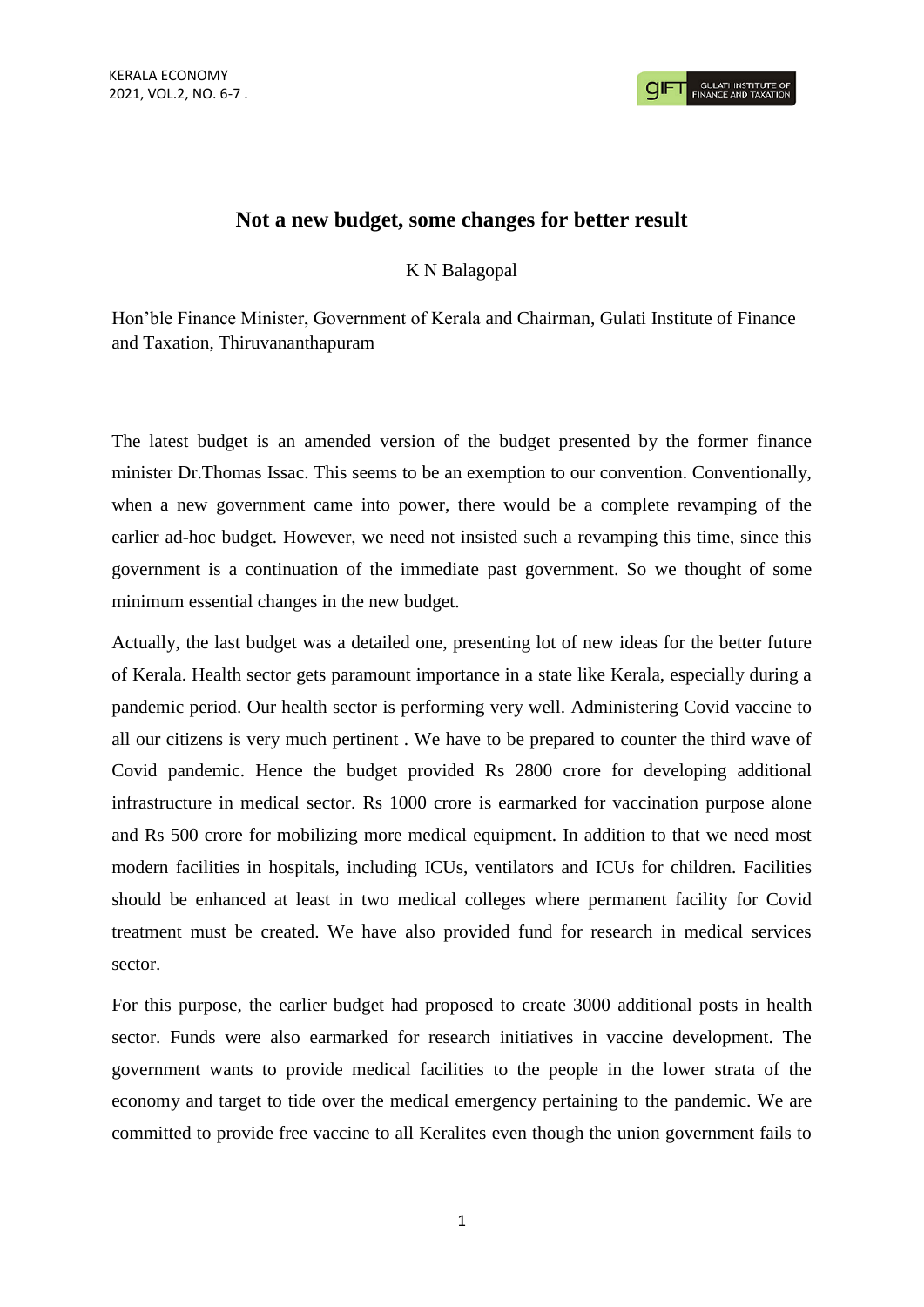KERALA ECONOMY

distribute the required number of vaccines to our state. Of late the central government had agreed to provide free vaccine to all the citizens of the country.

If a person administers double doses of vaccines, he or she will not be in a serious condition even if he/she had an attack of the virus. So if the major chunk of population got vaccinated , then we can open our industries, shops and tourists centers. We can have a fresh beginning in the agriculture sector too. So the two paramount important factors are, ensuring the health of the people and revival of the economy.

In a situation like this government announced an additional Covid package of Rs 20,000 crore. Rs 8300 crore is set apart for extending loans with low rate of interest. Ensure food to all is a major commitment of the government. Plantation is one of the main sectors in agriculture scene of Kerala. 27 per cent of our land is utilized for plantation crops.

There should be a rethinking over plantation segment in the light of land reform activities in Kerala. Rs 2000 crore is provided in the budget for agriculture loans through the primary agriculture credit societies and Rs 1000 crore earmarked through other means of financing. Pineapple growers are facing a tough time as price realization is too low. Although floor price is fixed, they get lower prices for the crop. Same is the case with tapioca. Sectors like these should be examined thoroughly.

Rs 800 crore is set apart for industries. In addition to that MSME sector will be provided with additional funds. KFC will facilitate loans to the ailing tourism sector. Infrastructure development is the key element in developing tourism segment. Direct benefit transfer is already active in traditional sectors like coir, cashew nut and handloom. These sectors can provide direct employment to a lot of people. Reviving sectors like tourism, protection of coastal belt and reviving the economy are the major issues currently Kerala is facing. Measures have already been initiated addressing these frontal issues.

Inland water resources, which provides labour to people in abundance is in bad shape now . By providing Rs 500 crore, employment opportunity will be enhanced in this sector.

Debt burden of all Indian states is edging up to a critical position. Kerala's debt burden is low compared to other states, especially that of Gujrat and Maharashtra. Central aid to Kerala had dropped from 3.92 per cent to 2.45 per cent. As per the award of the 14th finance commission this again dropped to 1.92 per cent. Revenue deficit grant also dropped. This caused serious shortage in the overall revenue of the state. Issues relates to GST also irks the financial health of our state. According to the last budget our total revenue is Rs 1.28 lakh crore. If we had a

2